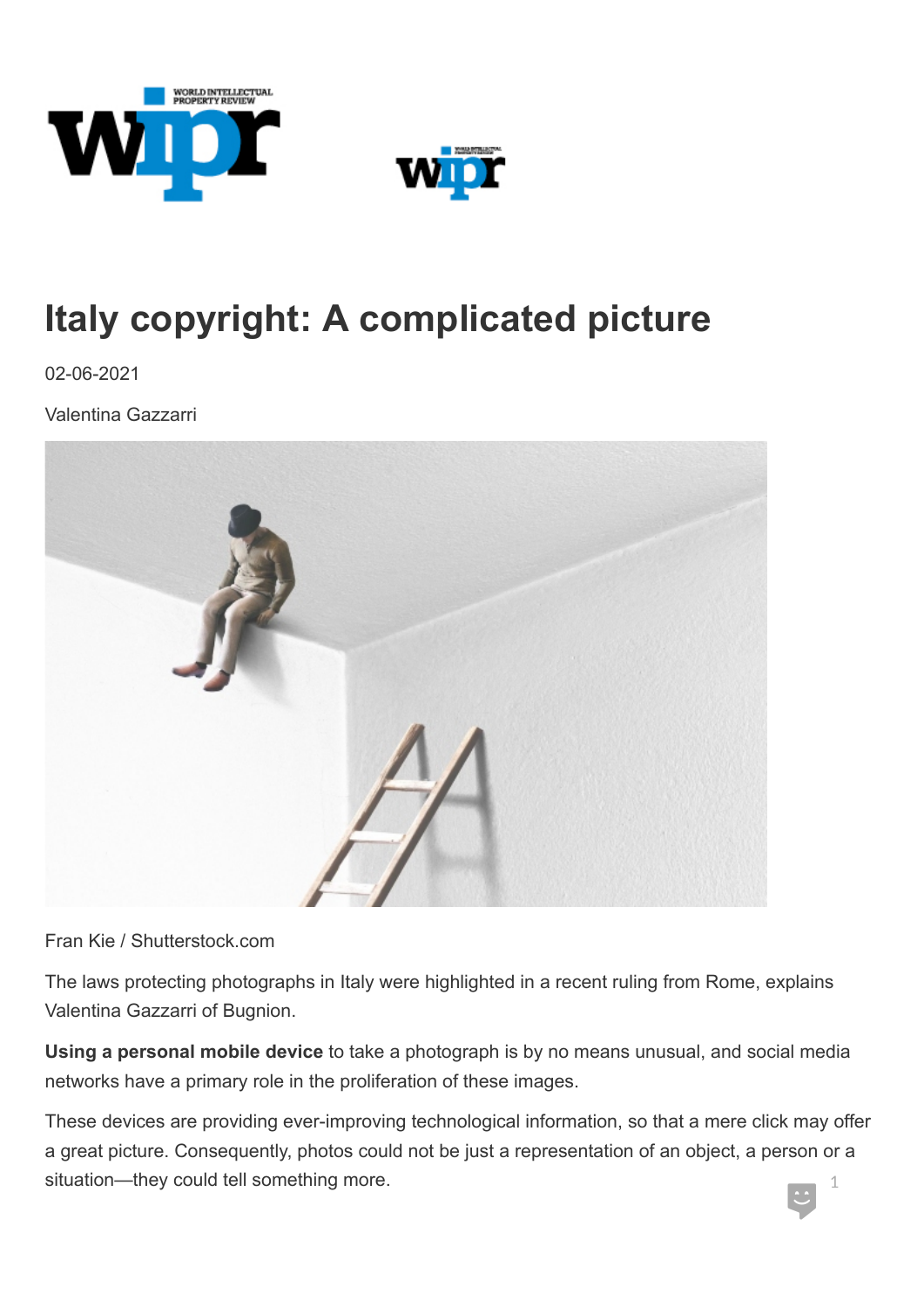Italian Copyright Law (Law no 633 of April 4, 1941, ICL) protects photographs when: 1) they are intellectual works having a creative character, provided they are not simple photographs (article 2 no. 7 ICL); or 2) they are "simple photographs" (articles 87–92 ICL), ie, they are ordinary pictures, lacking creative character.

While photographs as intellectual works are protected for the lifetime of the author and until the end of the 17th calendar year after death, the exclusive rights in respect of simple photographs shall subsist for 20 years from the making of the photograph.

Following from the above, property rights concerning photographs may have different duration depending on the type on photograph—moral rights are unlimited in time.

In the judgment n. 4361/2021 of March 4, 2021, the judge of the Court of Rome had the chance to illustrate in more detail the difference between the two kind of works mentioned above.

### **Case study**

In particular, the plaintiff was the author of a picture showing the historic centre of Frosinone (a city located south of Rome), taken at night and in colour.

The defendant was a company that had established a partnership with a jewellery store of Frosinone and, with the purpose of promoting this collaboration, published the plaintiff's photo on its Facebook page.

The plaintiff complained about the unauthorised publication of his picture and, as its main submission, infringement of the IP rights on a creative photo. In essence, he complained of infringement of the IP rights on a simple photograph.

He requested that the judge order the defendant to pay compensation for the suffered damages in any case, but if it was confirmed that the photo was a creative one, the claim for damages would be higher.

*"Property rights concerning photographs may have different duration depending on the type on photograph." - Valentina Gazzarri, Bugnion*

The Court of Rome pointed out the difference between the two kinds of photos by quoting settled case law, which provides some relevant criteria to identify the creative character of

 $\bigcup_{i=1}^{n}$ 1